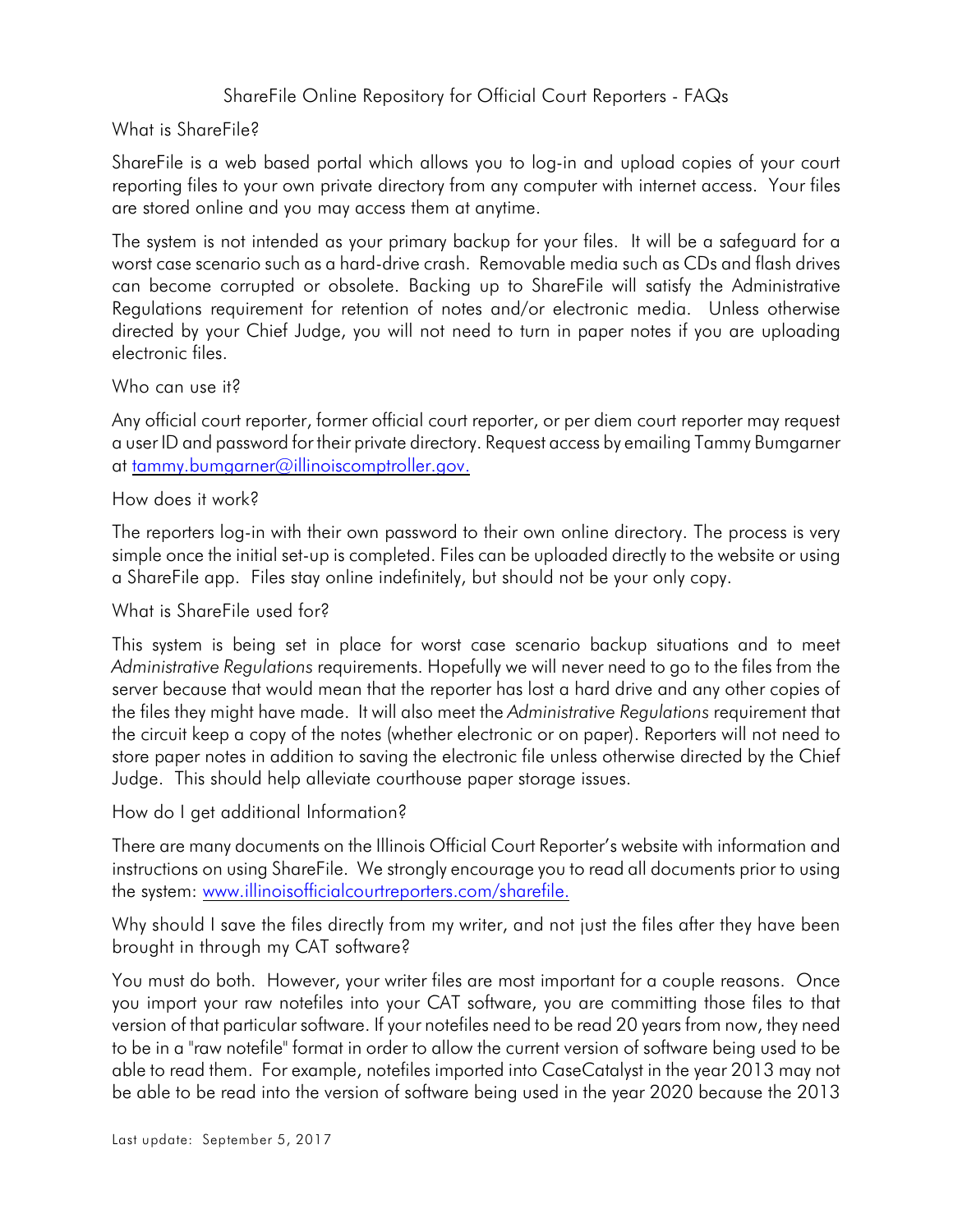version has become obsolete. By saving the raw notefiles format (your SD card) directly through Windows, your notes can be read by ANY software, at any time.

Do I need to keep the notification emails I get when I upload files?

You do not need to keep the emails, but we would suggest you somehow track which files you have already uploaded.

How do I change my password?

There is a "My Settings" link on the top right-hand corner of the ShareFile web page. Click on that, and a menu on the right side of the page should include a "Change Password" link.

How far back should I go with files?

Our ultimate goal is to backup ALL of your electronic files, especially files that are on older removable media that could potentially become corrupted and/or obsolete one day (like 3.5" floppy disks and CDs). We would like you to backup newer files at least on a weekly basis, but monthly would be sufficient. You are required to upload all files created on or after January 1, 2015 pursuant to the *Administrative Regulations*. Your Chief Judge may require you to upload prior to this date.

Can I change a subfolder name after the fact?

Yes, you can. You may reorganize your files on ShareFile at any time by using the "move" function on the website or the app.

I uploaded files a while back, but I don't see them anymore. Where did they go?

The ShareFile system previously "expired" (deleted) files after one week from the date you uploaded them. This was to maintain a reasonable storage level on the website. We were only allowed a certain amount of storage space. Since July 2016, the system has unlimited storage. Files not in your directory are not guaranteed to be backed up. Either upload them to ShareFile again or contact Tammy to request any files on the Springfield server be copied back to your directory.

If the unthinkable happens and I need to get files restored, how does that work?

You have access to your files. You would need to download them from the website to your computer.

When I download files back from ShareFile, I can't open them with my software anymore. Why?

When files come back from ShareFile, they come in a compressed ZIP file. You will need to extract the files using a zip utility (standard on newer computers) prior to using them again.

How often should I upload files?

We would like you to backup current files on a weekly basis. That way, you will never have more than one week's worth of files lost in case of a hard drive crash. Daily would be more secure, but maybe not realistic due to time constraints. The *Administrative Regulations* requires that files be uploaded at least once a month.